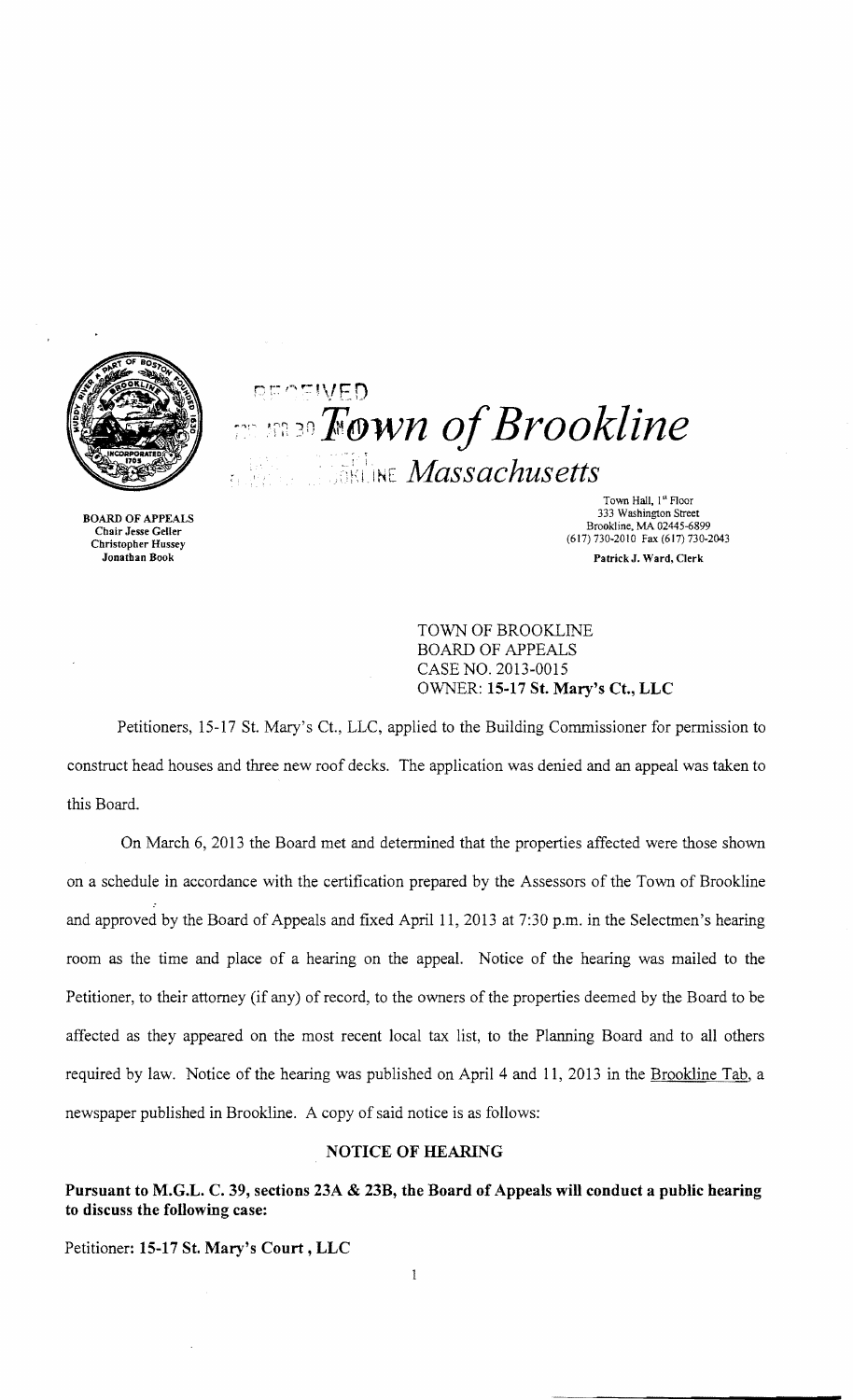Owner: 15-17 St. Mary's Court, LLC Location of Premises: 15-17 St. Mary's Court Date of Hearing: April 11, 2013 Time of Hearing: 7:30 p.m. Place of Hearing: Selectmen's Hearing Room, 6<sup>th</sup> Floor

A public hearing will be held for a variance and/or special permit from: 5.43; Exceptions to Yard and Setback Regulations 5.55; Exceptions to Yard and Setback Regulations 5.50; Front Yard Requirements 5.60; Rear Yard Requirements 8.02.2; Alteration or Extension

of the Zoning By-Law to construct new head houses and three new decks. at 15-17 Saint Mary's Court Said premise located in a M1.5 (Apartment House) Residential district.

*Hearings, once opened, may be continued by the Chair to a date and time certain. No further notice will be mailed to abutters or advertised in the TAB. Questions regarding whether a hearing has been continued, or the date and time ofany hearing may be directed* to *the Zoning Administrator at 617-734 2134 or check meeting calendar at: http://calendars.town.brookline.ma.usIMasterTownCalandarl? FormID= 158.* 

The Town of Brookline does not discriminate on the basis of disability in admission to, access to, or *operations ofits programs, services or activities. Individuals who need auxiliary aids for effective* 

*communication in programs and services ofthe Town ofBrookline are invited to make their needs known to the* ADA *Coordinator, Stephen Bressler, Town ofBrookline,* 11 *Pierce Street, Brookline, MA 02445. Telephone:* (617) *730-2330; TDD* (617) *730-2327.* 

## Jesse Geller Christopher Hussey Jonathan Book

At the time and place specified in the notice, this Board held a public hearing. Present at the hearing was Chairman, Mark G. Zuroff, and Board Members Jonathan Book, and Chris Hussey. Fred " Lebow of FSL Associates, business address 358 Chestnut Hill Avenue, Boston, presented the case for the petitioner.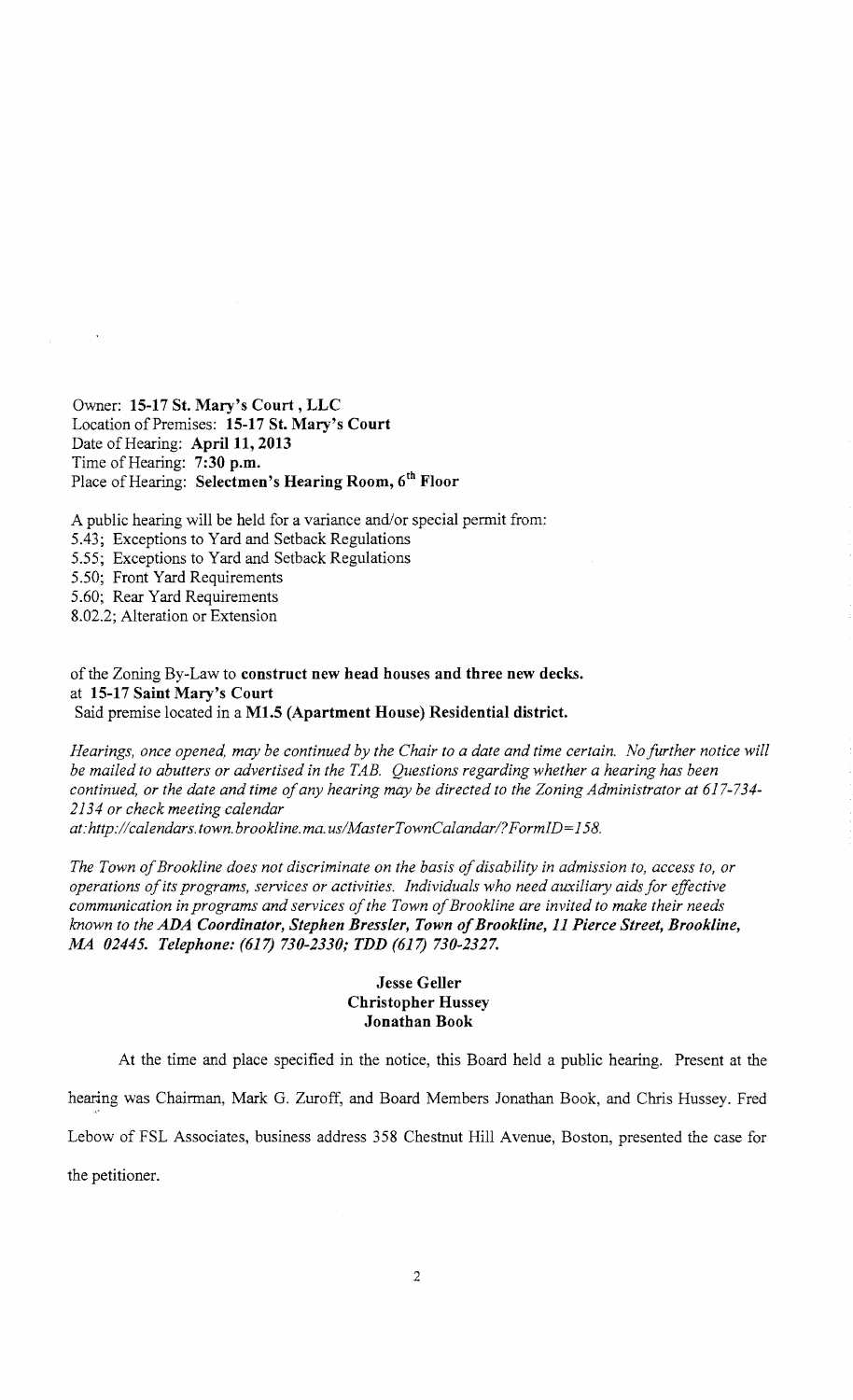Mr. Lebow described the property as a two-story brick building that is currently being renovated into three townhouse units. Currently, the building has a professional office on the first floor and two residential units on the second floor. The building was originally built in 1896, soon after the construction of the neighboring buildings at 21-29 St. Mary's Court in 1894. All of the buildings were originally built as stables with apartments above for hired help, and initially were highly visible from Beacon Street, although they are no longer so. Surrounding properties include the commercial strip along Beacon Street and a large single-family home to the rear.

The applicant, 15-17 St. Mary's Court, LLC, wishes to construct three new roof decks with head houses on the roof of the newly renovated three-family dwelling. Two of the head houses would be located next to each other toward the rear and center of the building's roof, while a third would be located closer to the front façade. The head houses would provide individual stair access to the roof decks from each unit.

Mr. Lebow said these will be rental units. He said the project has gone through some revisions to satisfy the requests of the Planning Board. Tim Burke, Architect, presented the architectural portion of the case. Mr. Burke presented a series of photographs illustrating the shape of the structures. He said the proposed roof decks would add outdoor open space to the existing structures. Mr. Burke went on to say they have reduced the size of the decks to accommodate the Planning Boards concerns. Member Hussey asked what type of counterbalancing amenities would be provided. Mr. Burke said there would be planter boxes and irrigation. Member Hussey asked that repointing of the fayade be added to the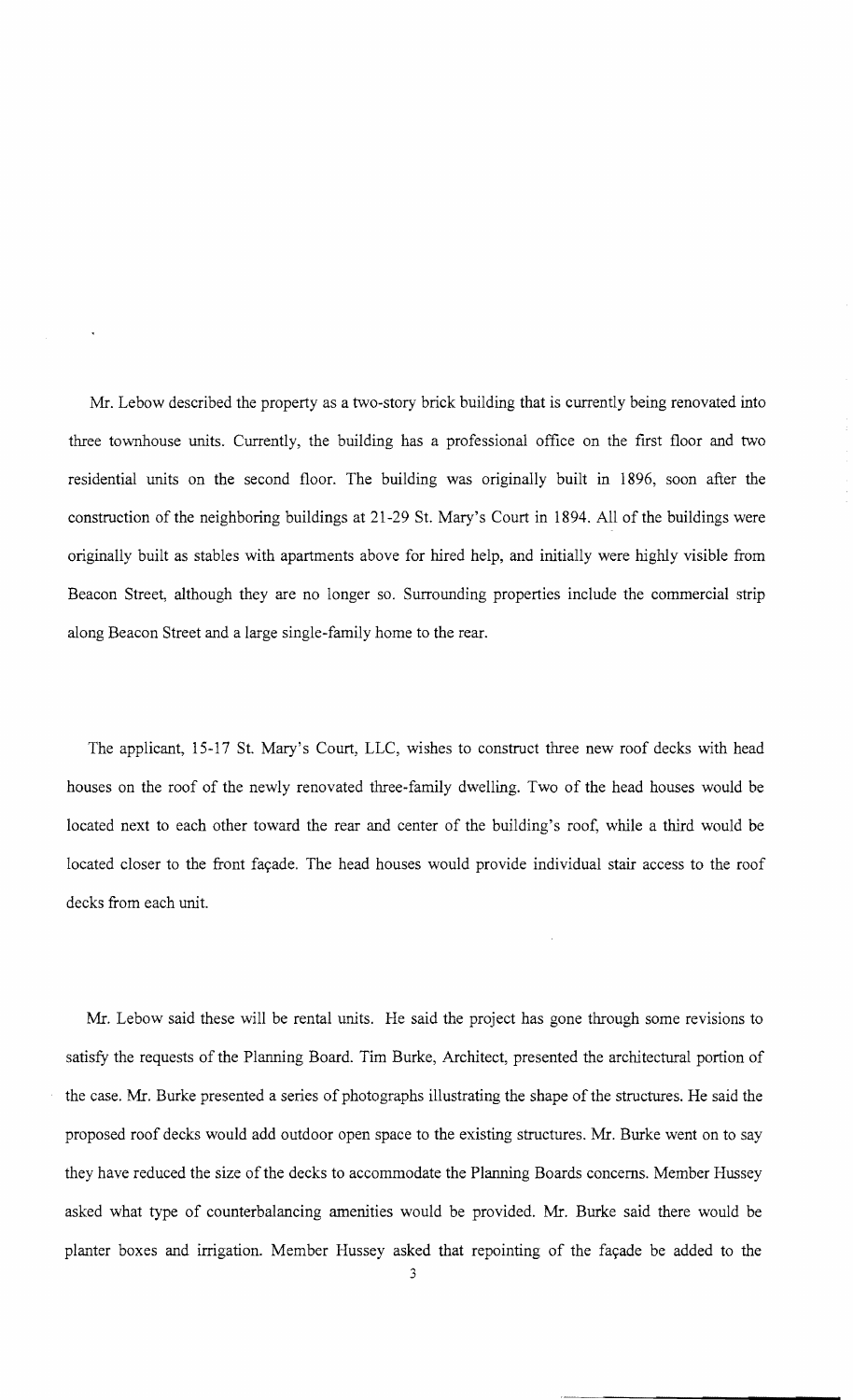counterbalancing amenities. Mr. Burke concurred and said pointing had been something they were planning to do.

The Chairman asked if anyone wished to speak in favor of the proposal. No one rose to speak. The Chairman asked if anyone wished to speak in opposition. No one rose to speak.

The Chairman called upon Timothy Richard, planner, to deliver the report for the Planning Board.

**FINDINGS** 

Section  $5.43$  – Exceptions to Yard and Setback Regulations

Section 5.50 - Front Yard Requirements

Section 5.60 - Side Yard Requirements

Section 5.70 - Rear Yard Requirements

| <b>Dimensional Requirements</b>  | Required  | Proposed            | <b>Relief</b>             |
|----------------------------------|-----------|---------------------|---------------------------|
| <b>Front Yard Setback – Deck</b> | 15 feet   | Between 2.5'<br>and | Special                   |
|                                  |           | 6.3'                | (exact   Permit/Variance* |
| Side Yard Setback – Deck         | 15.6 feet | foot                | Special                   |
| Rear Yard Setback - Deck         | 30 feet   | 9.5 feet            | Special                   |

\* Under *Section* 5.43, the Board of Appeals may waive yard and setback requirements if a counterbalancing amenity is provided.

## Section 8.02.2 - Alteration or Extension

A special permit is required to alter a pre-existing non-conforming structure or use.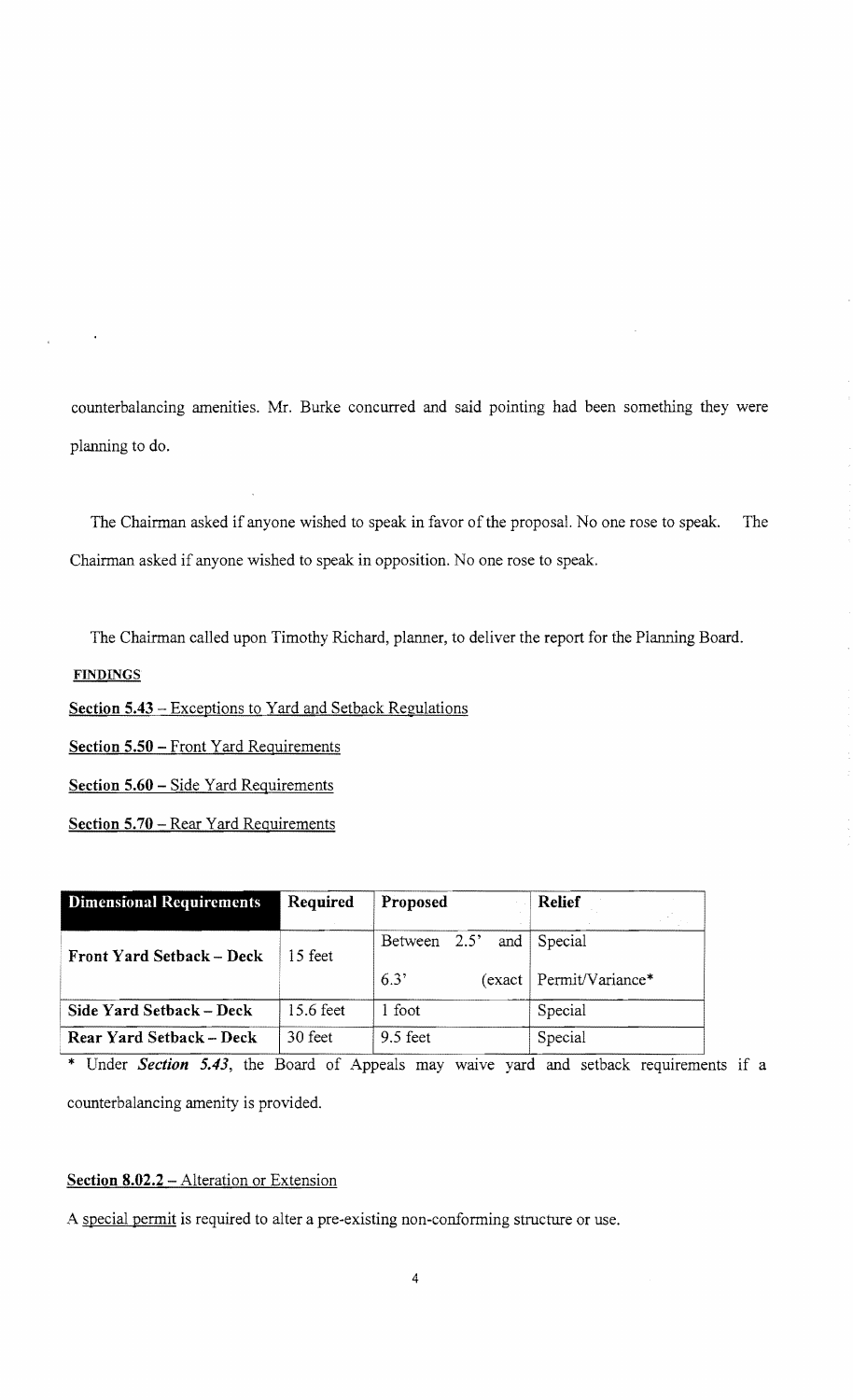Mr. Richard said the Planning Board is supportive of the proposal to construct roof decks on the building, and is appreciative of the changes made to limit the visual impacts from the head houses. The roof decks will add outdoor space for a building that does not have much landscaping, and the revised plans will have much less of an impact on the front façade. Several of the neighboring buildings, all built around the same time, have roof decks, but none of them are visible from the street. A new site plan needs to be submitted to indicate the revised setbacks for the deck and head houses.

## **Therefore, the Planning Board recommends approval of the roof plan and elevations prepared by Timothy Burke Architecture, dated 3/25/2013, subject to the following conditions:**

- 1. Prior to the issuance of a building permit, the applicant shall submit a revised site plan indicating all setback dimensions for the proposed roof decks and head houses.
- 2. Prior to the issuance of a building permit, the applicant shall submit final roof plans and elevations, indicating all materials and dimensions, subject to the review and approval of the Assistant Director of Regulatory Planning.
- 3. Prior to the issuance of a building permit, the applicant shall submit a final landscape plan indicating all counterbalancing amenities, including the landscape beds at the ground level and on the roof, as well as the cleaning of the façade, repointing of the bricks, and the stain glass window on the exterior of the building, subject to the review and approval of the Assistant Director of Regulatory Planning.

5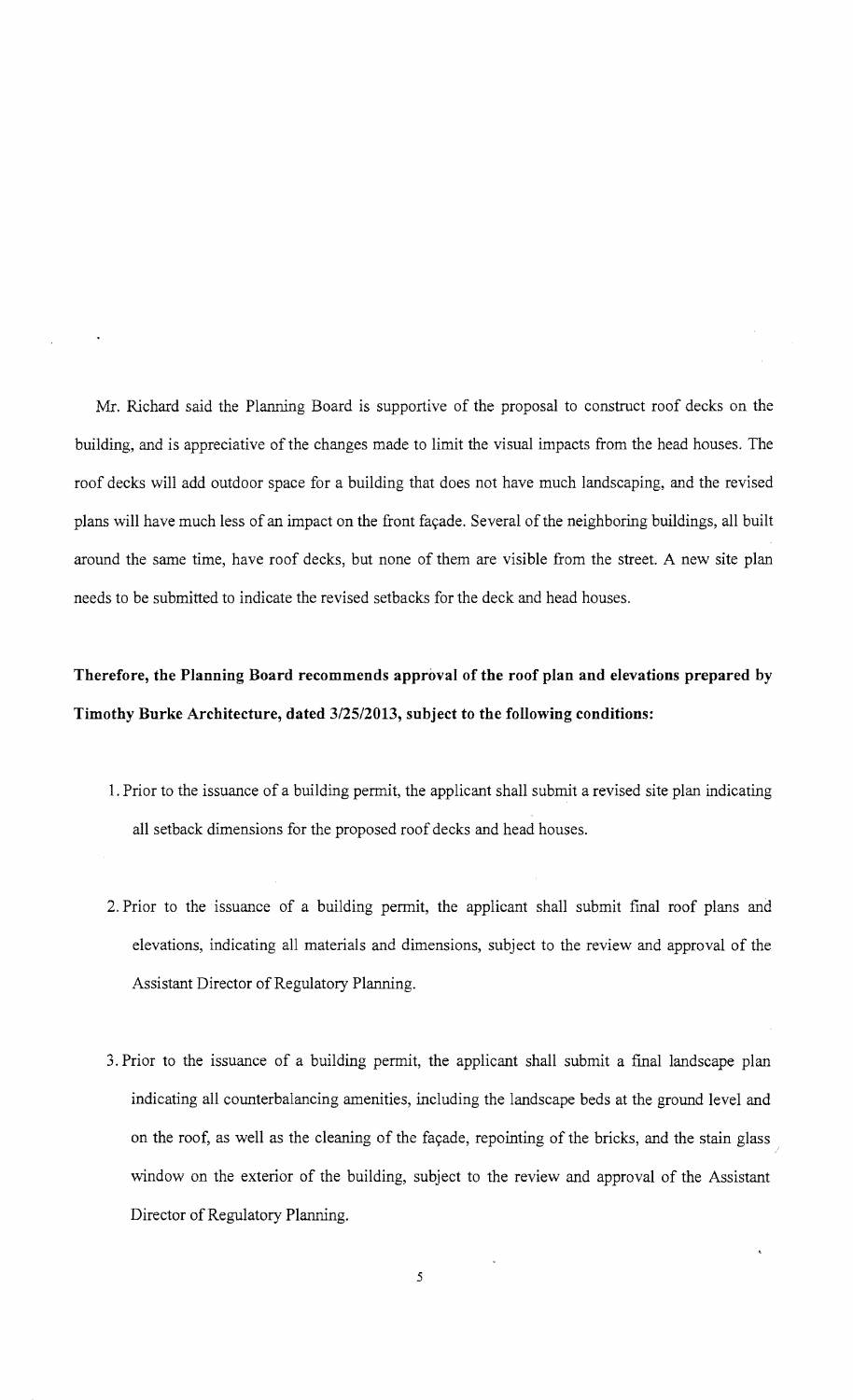4. Prior to the issuance of a building permit, the applicant shall submit to the Building Commissioner for review and approval for conformance to the Board of Appeals decision: 1) a final site plan stamped and signed by a registered engineer or land surveyor; 2) fmal building elevations stamped and signed by a registered architect; and 3) evidence that the Board of Appeals decision has been recorded at the Registry of Deeds.

Mr. Richard delivered the comments of Michael Yanovitch, Chief Building Inspector. Mr. Yanovitch said the proposal is a well-designed project and will provide open space for a project that does not have any open space. He said the decks will provide an amenity to a structure that does not have many marketable amenities due to its location. Mr. Yanovitch said the Building Department supports the request for relief and will work with the petitioner to make sure the project complies with building code and any conditions the Board may impose on the grant.

The Board deliberated on the merits of special permit relief. The Board also voted unanimously the requirements for a special permit for **5.43, and 8.02.2,** were met. The Board made the following specific findings pursuant to said **Section 9.05:** 

- a. The specific site is an appropriate location for such a use, structure, or condition.
- b. The use as developed will not adversely affect the neighborhood.
- c. There will be no nuisance or serious hazard to vehicles or pedestrians.
- d. Adequate and appropriate facilities will be provided for the proper operation of the proposed use.

Accordingly, the Board voted unanimously to grant the requested relief subject to the following conditions: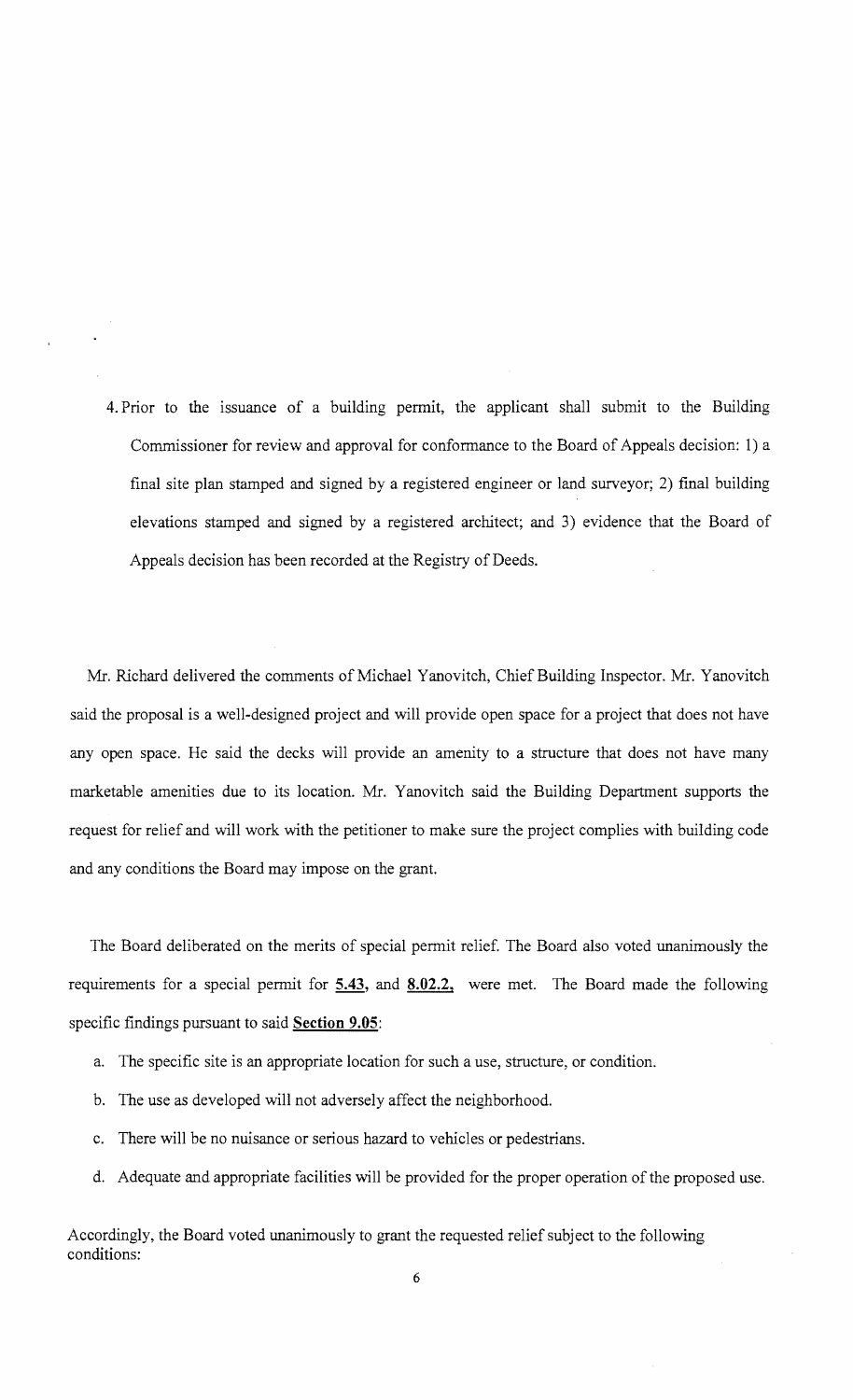- 1. Prior to the issuance of a building permit, the applicant shall submit a revised site plan indicating all setback dimensions for the proposed roof decks and head houses.
- 2. Prior to the issuance of a building permit, the applicant shall submit final roof plans and elevations, indicating all materials and dimensions, subject to the review and approval of the Assistant Director of Regulatory Planning.
- 3. Prior to the issuance of a building permit, the applicant shall submit a final landscape plan indicating all counterbalancing amenities, including the landscape beds at the ground level and on the roof, as well as the cleaning of the façade, repointing of the bricks, and the stain glass window on the exterior of the building, subject to the review and approval of the Assistant Director of Regulatory Planning.
- 4. Prior to the issuance of a building permit, the applicant shall submit to the Building Commissioner for review and approval for conformance to the Board of Appeals decision: 1) a final site plan stamped and signed by a registered engineer or land surveyor; 2) final building elevations stamped and signed by a registered architect; and 3) evidence that the Board of Appeals decision has been recorded at the Registry of Deeds.

Unanimous Decision of The Board of Appeals